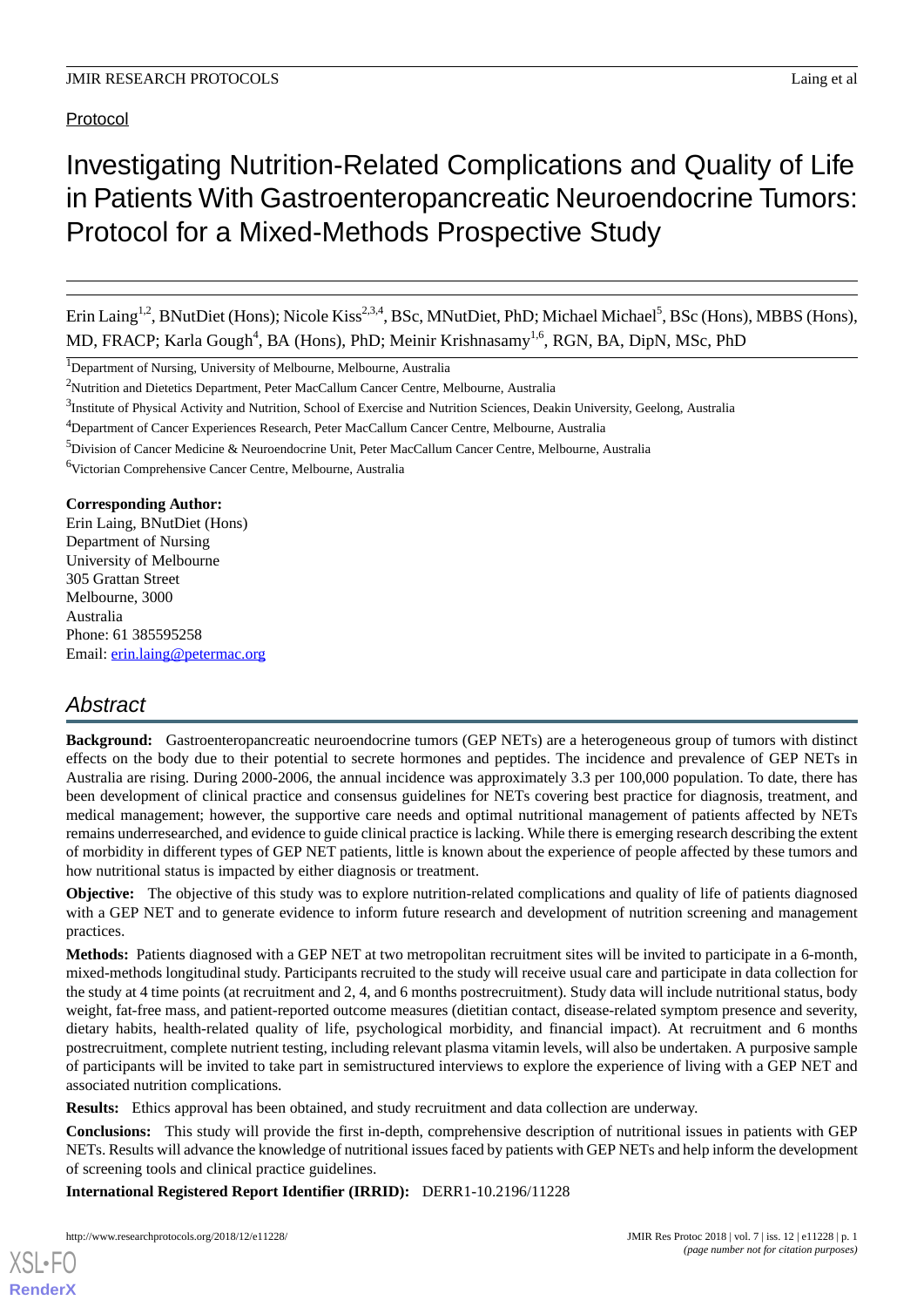#### **KEYWORDS**

neuroendocrine tumor; diet, food, and nutrition; malnutrition; diet; vitamins; signs and symptoms; niacin; patient experience

#### *Introduction*

Neuroendocrine tumors (NETs) are a heterogeneous group of tumors most commonly located in the gastrointestinal (GI) tract, lung, and pancreas and are characterized by their propensity to secrete hormones and peptides. Gastroenteropancreatic (GEP) NETs arise in the neuroendocrine cells of the GI tract, most commonly the gastric mucosa, small or large intestine, and pancreas [\[1](#page-6-0)]. GEP NETs account for around 60% of all diagnosed cases and are considered a rare and complex disease that requires high-level multidisciplinary consultation and care [[2\]](#page-6-1). GEP NETs have increased in incidence and prevalence over the past two decades. During 2000-2006, the annual incidence of GEP NETs in Australia was estimated to be 3.3 per 100,000 population [\[3](#page-6-2)]. In the United States alone, GEP NETs affect approximately 170,000 people, and their prevalence is greater than gastric, pancreatic, esophageal, or hepatobiliary adenocarcinomas [[2](#page-6-1)[,4](#page-6-3)].

Patients with GEP NETs can experience numerous and complex symptoms relating to the tumor mass effect (from the primary site or metastases), generalized symptoms of malignancy, side effects of hormonal hypersecretion, or treatment-related side effects [[2](#page-6-1),[5\]](#page-7-0). Up to 30% of GEP NET patients, particularly those with tumors located in the small bowel, have carcinoid syndrome whereby their tumors secrete endogenous amine hormones, which can give rise to symptoms including flushing, fatigue, severe diarrhea, food intolerance, restlessness, fluctuations in mood, and pain [[1,](#page-6-0)[5](#page-7-0)]. GEP NET-related symptoms may persist for long periods (median 9.2 years) prior to diagnosis and, thus, have potential to substantially impact an individual's quality of life and health care service utilization [\[6](#page-7-1)-[9\]](#page-7-2). The potential side effects of the disease and its treatment have been well documented [[6,](#page-7-1)[10\]](#page-7-3). Nevertheless, there is very limited published information on the nutritional impact of this disease and its treatment on patients.

Some studies have demonstrated decreased health-related quality of life (HRQoL) in patients with NETs compared with that in a healthy population  $[6,11-14]$  $[6,11-14]$  $[6,11-14]$  $[6,11-14]$  $[6,11-14]$ . However, there is a paucity of Australian data and limited information on the relationship between dietary changes, nutritional issues, and HRQoL. In the first global survey that examined the effects of an NET diagnosis on 1928 NET participants, most patients (71%) reported that an NET diagnosis had a substantially negative impact on their personal life, including reduced energy levels and reduced ability to perform household chores. Over half (58%) reported making dietary changes as a result of their NET [[8\]](#page-7-6). To date, only 2 small studies have explored the presence of dietary change in patients diagnosed with an NET, and details on the extent of dietary change among NET patients are yet to be explored [[15](#page-7-7)[,16](#page-7-8)].

There is limited published information on the nutritional impact of GEP NETs. The severity and number of symptoms and side

 $XS$  • FO **[RenderX](http://www.renderx.com/)**

effects arising from carcinoid syndrome and its treatments are likely to have a major impact on a patient's ability to consume an adequate diet and have the potential to lead to inadequate nutrient intake, weight loss, and malnutrition. Malnutrition rates for GI cancers overall are well documented; however, there are limited data or published rates of malnutrition among patients with GEP NETs. There are 2 recent studies that have indicated that as many as 1 in 4 NET patients are malnourished, as assessed using the Malnutrition Universal Screening Tool and Subjective Global Assessment (SGA) tool [\[17](#page-7-9)[,18](#page-7-10)]. Malnutrition has substantial negative consequences for cancer patients including increased mortality, poorer quality of life, increased health care costs, and reduced ability to cope with the demands of treatment [\[19](#page-7-11),[20\]](#page-7-12).

Research is now emerging on the impact of serotonin-producing NETs, or treatment of NETs with somatostatin analogues, on niacin (vitamin B3) deficiency and risk of pellagra [\[21](#page-7-13),[22\]](#page-7-14). Pellagra is a nutritional deficiency characterized by dermatitis, diarrhea, and mental disturbance, which can lead to death in severe cases if untreated [\[21](#page-7-13),[23\]](#page-7-15). Evidence has indicated that the prevalence of biochemical or subclinical niacin deficiency may be as high as 30%-45%, but only 2 studies so far have reported on this [\[21](#page-7-13),[22\]](#page-7-14). More research is required to understand the relationship between NET tumors and niacin deficiency in order to inform screening practices and potential treatment options. There has also been some indication in the literature that up to 80% of patients with NETs are at risk for fat-soluble vitamin deficiency due to functional symptoms and resulting fat-malabsorption [\[15](#page-7-7),[24\]](#page-7-16); however, these studies were small and limited to cross-sectional data. The relationship between fat-soluble vitamin deficiency, NET diagnosis, and treatment needs further exploration to determine the extent of this risk and whether it needs to be addressed.

Although guidelines have been developed regarding the management of GEP NETs, they focus on the diagnostics and aspects of medical management of the disease but lack evidence-based information regarding nutritional management [[1](#page-6-0)[,25](#page-7-17)]. There is strong evidence to support early and intensive nutrition intervention in other GI cancers [\[19](#page-7-11)[,26](#page-7-18)]; however, nutrition research to date has not focused on NETs. This reflects their rarity, heterogeneous nature, and the complex specialist care they require.

This study aims to provide detailed information on the nutritional impact of NETs on people affected by these complex tumors. Study findings will generate evidence to inform future research focused on the development of a nutrition screening and intervention program. The main objective of this study is to describe issues related to nutrition and HRQoL during diagnosis and treatment of a GEP NET including the following: (1) the prevalence of objectively assessed malnutrition and vitamin deficiencies and (2) the prevalence and severity of patient-reported physical symptoms, anxiety and depressive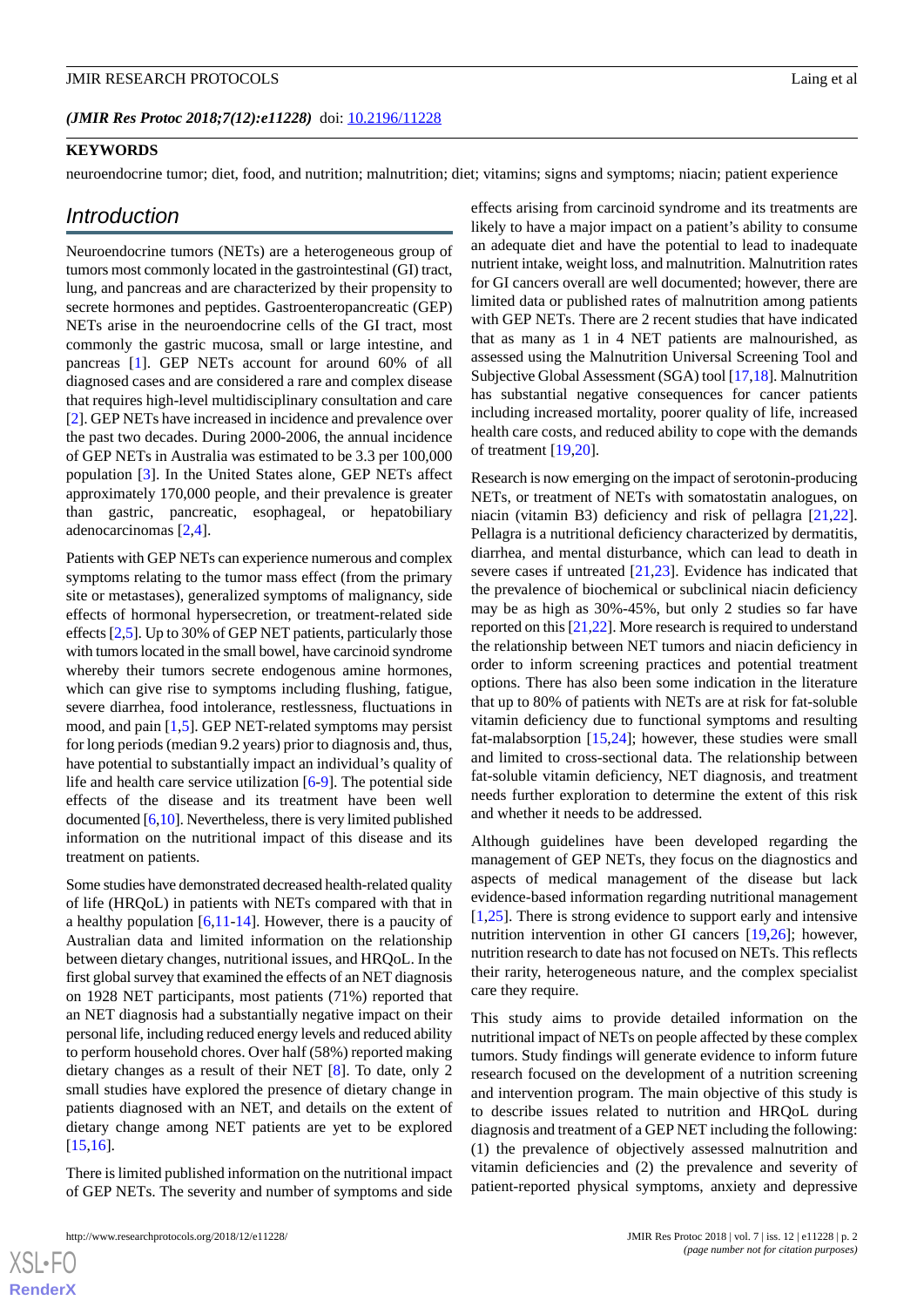symptomatology, financial burden, and patient-reported dietary habits.

## *Methods*

#### **Methodology**

This mixed-methods, prospective longitudinal study will be performed at 2 metropolitan sites in Melbourne, Australia. The study will be conducted by staff at Peter MacCallum Cancer Centre and the University of Melbourne, Australia. Ethics approval has been obtained from the Peter MacCallum Cancer Centre Human Research Ethics Committee (EC00235) on April 20, 2017; the study will be conducted according to the National Health and Medical Research Council's National Statement on Ethical Conduct in Human Research 2007 (and updates) and the World Medical Association Declaration of Helsinki 2013. The study is being undertaken in part-fulfillment of a PhD at the University of Melbourne.

#### **Study Population**

Patients attending their initial appointment at upper GI and NET clinics at participating sites will be approached to participate in the study. Eligible patients will be identified through screening of clinic lists and discussion with the NET multidisciplinary team at recruitment sites. Eligible participants will be those with a confirmed diagnosis of GEP NET, aged ≥18 years, receiving treatment or medical care at the recruitment site, able to communicate in English independently or having an interpreter present, and medically fit to participate (as per self or clinician report). Patients will be eligible for recruitment if they are within 6 weeks of their initial clinic visit because decisions regarding diagnosis and treatment that impact their eligibility are often made within that period. Patients will be ineligible if their NET is under observation only and they are, therefore, not required to attend regular appointments or if their care is transferred to another hospital not involved in the study. Both recruitment and data collection will occur in the outpatient setting when participants are attending for usual care. As this study is being undertaken as part of a PhD, the same researcher (PhD candidate) will perform recruitment and data collection at both participating sites.

Participation will involve a 6-month data collection period from the time of recruitment, and data will be collected at 4 time points: recruitment or baseline (T0), 2 months postrecruitment (T2), 4 months postrecruitment (T4), and 6 months postrecruitment (T6; [Multimedia Appendix 1](#page-6-4) and [Figure 1\)](#page-3-0). If participants are admitted to an inpatient ward during their participation in the study, they will remain in the study unless deemed too unwell to do so by the coordinating principal investigator and their treating medical practitioner.

#### **Patient and Treatment Characteristics**

Participant demographics will be collected from the medical records at baseline including age (in years), sex, ethnicity, date of diagnosis, tumor site, tumor grade and classification, treatment received (currently or previously received), and comorbidities present. Participants will be classified into

categories based on demographic, disease, and treatment measures collected from the medical history [\(Textbox 1\)](#page-4-0). Further patient-reported information will be collected at baseline using a customized self-report questionnaire including marital status, education level, employment status, and length of time experiencing symptoms prior to baseline. In this questionnaire, information on any previous nutrition- or diet-related diagnosis (eg, irritable bowel syndrome, food intolerance or allergy, diabetes, and inflammatory disease) will also be collected as presence of these conditions has the potential to confound results.

#### **Assessments and Data Collection**

#### *Health-Related Quality of Life and Symptoms*

Participants will complete the European Organisation for Research and Treatment of Cancer Quality of Life Questionnaire (EORTC QLQ)-C30 and the NET-specific EORTC QLQ module GI.NET21 at all time points (T0, T2, T4, and T6) to determine HRQoL symptom prevalence and severity. The EORTC QLQ-C30 is a 30-item questionnaire composed of multi-item scales and single items, including 5 functional scales, 3 symptom scales, and 1 global health and quality of life scale [\[27](#page-8-0)]. The EORTC QLQ module GI.NET21 is designed to supplement completion of the QLQ-C30 and contains a total of 21-items, including a combination of single-item assessments and scales. The combined tools contain 51 items, the majority of which have a response format regarding the past week [[27\]](#page-8-0). The combined EORTC QLQ-C30 and QLQ module GI.NET21 has been validated to assess quality of life and symptoms in patients with NETs [\[27](#page-8-0)]. Symptom severity is measured using a 4-point Likert scale (not at all, a little, quite a bit, and very much). Symptom prevalence and severity will be calculated using scores from the 3 symptom scales of the EORTC QLQ-C30 and 3 of the symptom scales (endocrine function, GI symptoms, and treatment-related symptoms) in the GI.NET21.

At T0 and T6, participants will also complete the Comprehensive Score for Financial Toxicity‐Functional Assessment of Chronic Illness Therapy (COST-FACIT) to measure financial burden and the Hospital and Anxiety Depression Scale (HADS) to measure the presence of anxiety and depression. The COST-FACIT (version 1) contains 11-items and is one of the only available patient-reported outcome measures that describe the financial burden experienced by patients [[28\]](#page-8-1). The HADS is a valid and reliable 14-item questionnaire with a self-rating 4-point Likert scale that assesses symptom severity and caseness of anxiety disorders and depression and is validated for use with adult cancer patients [[29,](#page-8-2)[30\]](#page-8-3). Scores from the HADS are divided into 2 subscales: depression (HADS-D) and anxiety (HADS-A), which are calculated by summation, with increasing scores indicating an increasing burden of depression and anxiety [\[29](#page-8-2)]. If at any stage, a participant reports elevated levels of distress or reports a score of 13 or above on the anxiety and depression subscales of the HADS, with their permission, this information will be shared with the treating team, and a referral to psychology services will be considered.

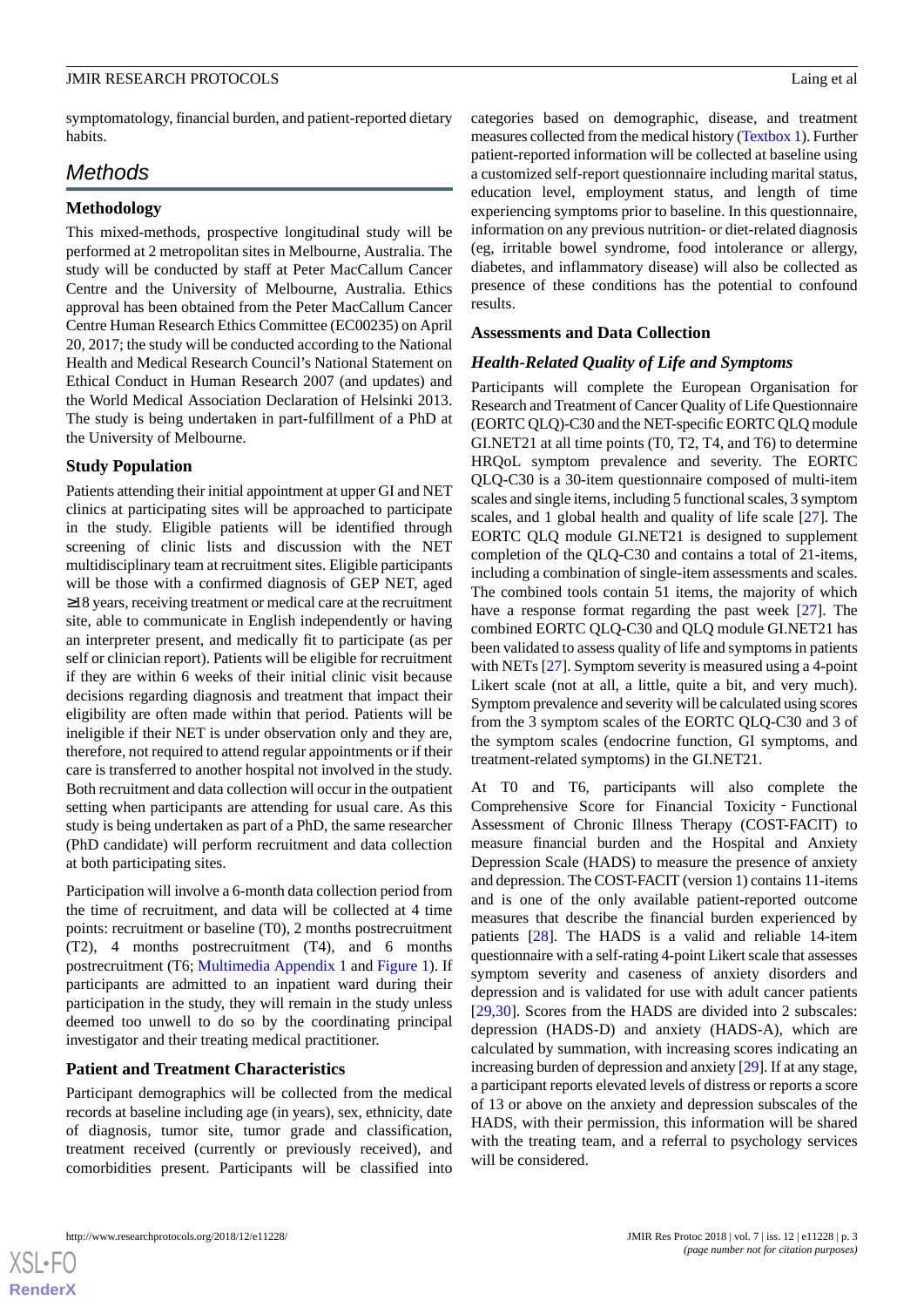<span id="page-3-0"></span>**Figure 1.** Data collection map. HRQoL: health-related quality of life; EORTC QLQ-C30+GI.NET21: European Organisation for Research and Treatment of Cancer Quality of Life Questionnaire-C30+module GI.NET21; COST-FACIT: Comprehensive Score for Financial Toxicity‐Functional Assessment of Chronic Illness Therapy; HADS: Hospital and Anxiety Depression Scale; PG-SGA: Patient-Generated Subjective Global Assessment; BIA: bioelectrical impedance analysis; PERT: pancreatic enzyme replacement therapy.



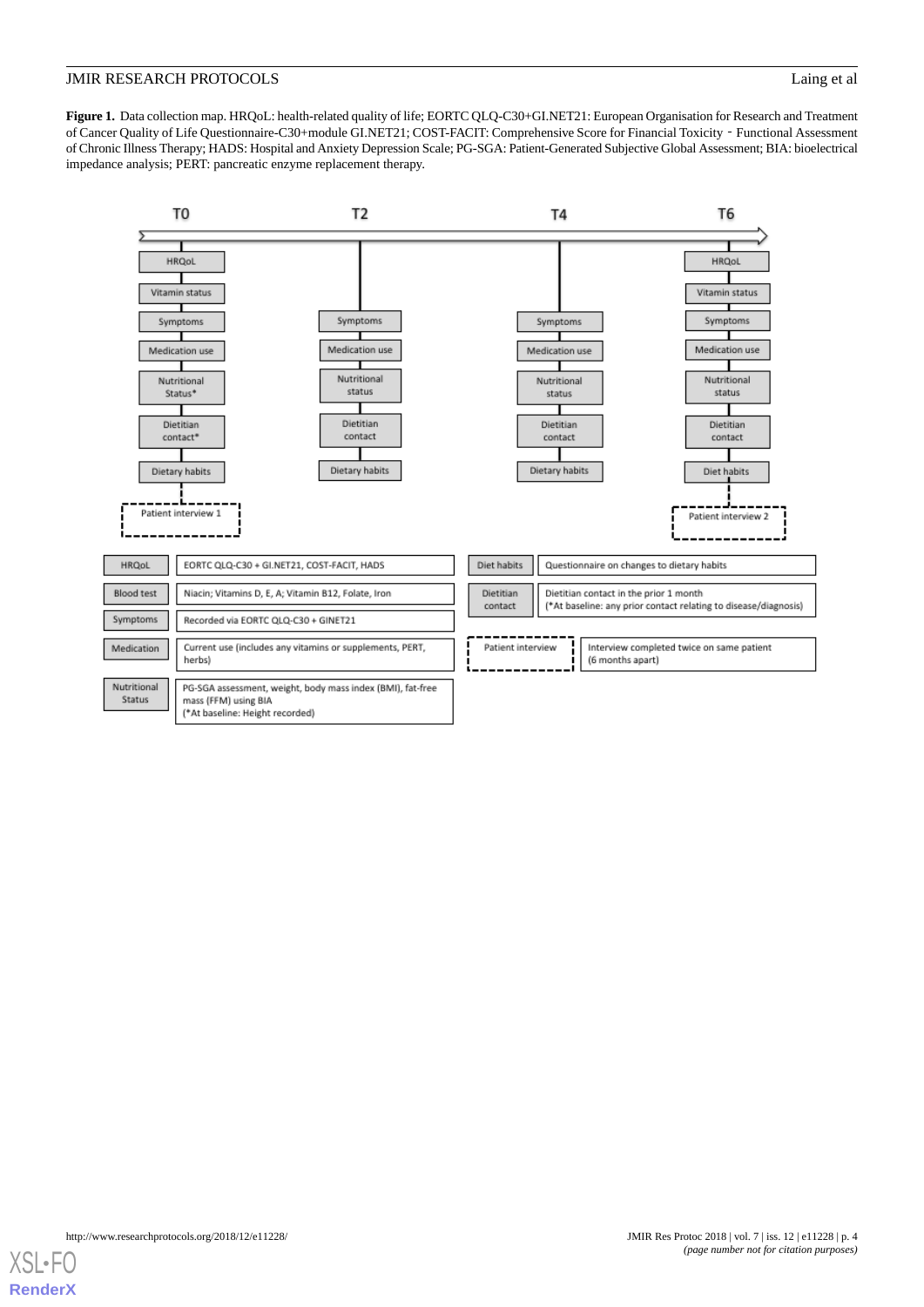<span id="page-4-0"></span>**Textbox 1.** Disease characteristics.

#### **Tumor site**

- Small intestine
- Colon
- Pancreas
- Other

#### **Tumor grading (World Health Organization Classification 2010)**

- Neuroendocrine tumor G1
- Neuroendocrine tumor G<sub>2</sub>
- Neuroendocrine carcinoma G3

#### **Tumor classification**

- Serotonin-producing gastrinoma
- Insulinoma
- Glucagonoma
- Vasoactive intestinal peptide tumor
- Pancreatic polypeptide tumor
- Somatostatinoma
- Calcitoninoma
- Growth hormone-releasing hormone tumor
- Neurotensinoma
- Adrenocorticotropin hormone-secreting tumor
- Growth hormone-releasing factor tumor
- Parathyroid hormone-related peptide tumor
- Unknown

## *Nutrient Testing*

Participants recruited from the lead study site will be screened twice for nutrient deficiencies, using blood (serum) and urine samples, at T0 and T6. Only the lead study site will participate in nutrient testing due to funding restrictions and the increased cost of transferring samples from multiple sites. Serum samples will be collected from participants at the lead study site pathology department and analyzed for the following: vitamin B12, folate, iron studies, vitamin D, vitamin A, and vitamin E. Vitamin K, a fat-soluble vitamin, was excluded from analysis due to the requirement for analysis at an additional interstate pathology site, which was beyond the scope and budget of this study. Participants will be asked to complete a 24-hour urine sample collection for analysis of niacin status.

#### *Nutritional Status and Anthropometric Measures*

Nutritional status will be measured at all time points (T0, T2, T4, and T6) to enable measurement of change over time. Measures of nutritional status will include the following: height (at T0 only), body weight, body mass index (BMI), fat-free mass (FFM; see below) using bioelectrical impedance analysis (BIA) scales, and validated Patient-Generated SGA (PG-SGA) nutrition assessment tool (see below). Means and percent change relative to baseline (T0) will be calculated for each time point.

#### *Fat-Free Mass*

FFM will be measured using foot-to-foot BIA, which is a safe measure of body composition and useful to complement weight and BMI data. The heels of the foot are placed on 2 plates and the toes placed on the other 2 plates while the electrical current is carried via the anterior plate, and the voltage drop is measured over the posterior electrode [\[31](#page-8-4),[32\]](#page-8-5). The foot-to-foot technique has been demonstrated to be safe and effective in estimating FFM in cancer patients [[31,](#page-8-4)[33\]](#page-8-6). BIA will be measured on a commercially available device (Tanita Inc, Tokyo, Japan; model TI SC 330S). For each participant, total FFM (kg) will be calculated at each time point, and then, the change in FFM between time points will be calculated. A clinically significant difference in FFM between time points will be defined as 0.5-1.0 kg, which is based on previous studies of cancer patients [\[34](#page-8-7)[,35](#page-8-8)].

#### *Patient-Generated Subjective Global Assessment*

Nutritional status and the presence of malnutrition will be measured using the nutritional assessment tool, the scored PG-SGA [[36,](#page-8-9)[37](#page-8-10)]. The PG-SGA has been evaluated as suitable for use as an outcome measure in clinical nutrition studies and validated for use in oncology patients [\[38](#page-8-11)]. The PG-SGA demonstrates a high degree of interrater reproducibility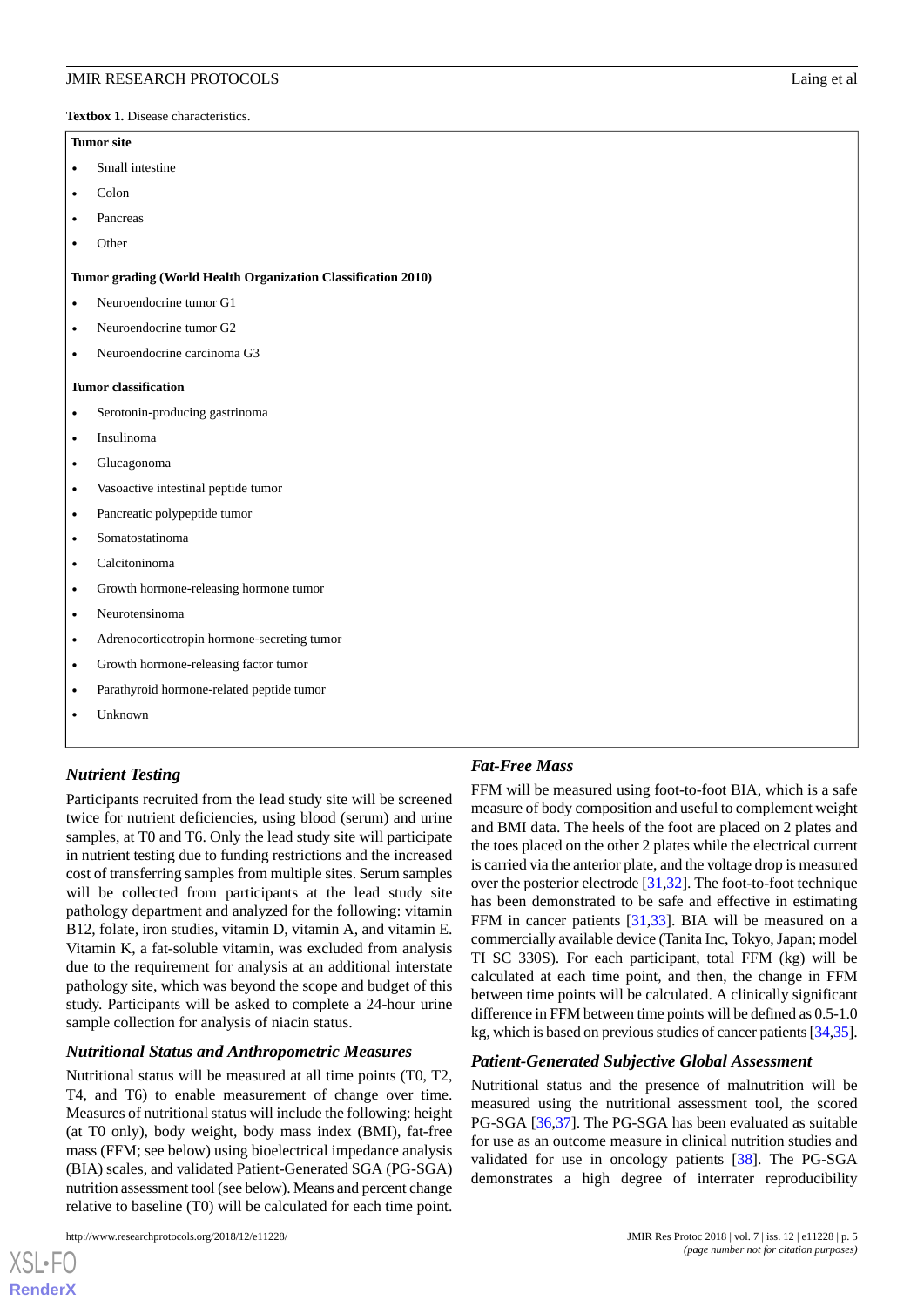(alpha=.64) as well as high sensitivity (98%) and specificity (82%) compared with other validated tools [[38\]](#page-8-11).

The scored PG-SGA consists of 2 sections: a history section completed by the patient and a clinician-completed section. Each component of the PG-SGA is assigned a score depending on the impact on nutritional status and a global assessment rating (SGA category). Change in PG-SGA score is more sensitive to subtle changes in nutritional status than in SGA category. The possible global assessment ratings in the PG-SGA are as follows: SGA A (well-nourished), SGA B (suspected or moderate malnutrition), or SGA C (severe malnutrition). Global PG-SGA score will be calculated to enable description of the prevalence of malnutrition. Therefore, participants will be classified into 1 of 2 categories: well-nourished (SGA score A) or malnourished (SGA score B or C).

### *Dietitian Contact*

The contact received from a dietitian will be assessed at T0, T2, T4, and T6. Dietetic interventions received by participants during the study period will be collected from medical records where available. In addition, participants will also complete a 5-item purpose-designed questionnaire regarding contact they have had with a dietitian in the previous month. This questionnaire was created specifically for this study because a validated tool does not exist for these purposes.

### *Dietary Habits*

Dietary habits of participants will be assessed at T0, T2, T4, and T6 to determine whether people diagnosed with an NET make any changes to dietary habits as a result of their disease or treatment. This 5-item questionnaire was developed specifically for the purpose of this study, as to our knowledge, a brief validated tool assessing changes in dietary habits and behaviors of cancer patients does not currently exist.

## *Medication Use*

All medication usage, either prescription or nonprescription, including vitamin supplements and herbal medication will be recorded at T0, T2, T4, and T6.

## *Patient Interviews*

Patient interviews will be carried out at 2 time points (T0 and T6) to gather information from patients about their experience of living with and undergoing treatment for an NET, with a focus on experience regarding nutrition-related complications and dietary change. The interviews will be semistructured. A purposively selected sample of participants who consented to take part in the study will be invited to participate in an interview. A purposive sampling method will be used to ensure a diverse representation of participant experiences as part of the interview data. Where possible, diversity will be achieved with regard to participant demographics, diagnosis, and treatment type. A maximum of 15 interviews will be completed based on evidence that data saturation (where no new themes emerge from interviews) commonly occurs after 10-12 interviews [[39\]](#page-8-12). Data from participant interviews will be audiorecorded and transcribed verbatim. A thematic content analysis approach will be used to analyze interview data, which will be coded by the coordinating principal investigator and a cross-section of

 $XS$  $\cdot$ FC **[RenderX](http://www.renderx.com/)** interviews cross-coded by supervisors to check the interrater reliability of themes identified.

#### **Sample Size**

The sample size will be pragmatic and determined by the combined number of patients attending the upper GI and NET clinics at the 2 participating sites. A minimum recruitment target of 80 patients, over 12 months, is based on an average minimum of 110 patients diagnosed with NETs across both participating sites. Recruitment estimates were based on the recruitment activity of a research project, with similar inclusion criteria, currently running at the lead participating site.

Using the approach described by Barlett et al [\[40](#page-8-13)], the margin of error for estimates of means based on EORTC QLQ-C30 and GI.NET21 data range from 2.2% to 8.8% of the scale or item ranges. These calculations assumed a sample of 80 patients, an alpha level of .05, a possible range of 100 points for each scale or item, and population SDs ranging from 10 to 40 [[41,](#page-8-14)[42](#page-8-15)]. For binary outcomes like PG-SGA classifications (ie, well-nourished vs malnourished), 80 subjects will yield a 5% margin of error of no greater than 11%.

### **Statistical Analysis**

Descriptive statistics (counts and percentages, means and SDs, or medians and interquartile ranges, as appropriate) will be used to summarize patient demographic and clinical characteristics, including nutritional outcomes (nutritional status and vitamin deficiencies), and responses to patient-reported outcome measures (EORTC QLQ-C30, EORTC QLQ-GI.NET21, COST-FACIT, and HADS) at baseline and follow-up assessments. Descriptive statistics will also be used to summarize medication use and patients'responses to customized items on surveys covering dietitian contact and dietary habits. Descriptive statistics will be used to summarize the characteristics of patients who take part in the semistructured interviews.

Patient-reported outcome measures and customized items will be compared between subgroups of patients defined by nutritional outcomes (eg, malnutrition status as determined by the PG-SGA) and disease- and treatment-related characteristics (eg, disease type and stage) at recruitment and at 6 months postrecruitment using *t* tests or analysis of variance with post hoc testing as required. Evidence-based guidelines for the interpretation of between-groups differences in EORTC QLQ-C30 scores [[43\]](#page-8-16) will be used to characterize the size of observed differences on functional scales, symptom scales, and single items. In the absence of evidence-based guidelines for the EORTC QLQ-GI.NET21, the Cohen *d* effect size will be calculated and used to characterize the size of observed differences and interpreted using existing conventions [[44\]](#page-8-17). Specifically, effect sizes will be interpreted as follows: 0.2, small-sized difference; 0.5, medium-sized difference; and 0.8, large-sized difference. Note that in the case of 3 or more subgroups, we will select a reference group, and all effect sizes will be calculated with respect to the reference group. If a nonparametric method is required to compare patient-reported outcomes between subgroups of patients, the bootstrap percentile method will be used to examine the difference of medians [[45\]](#page-8-18).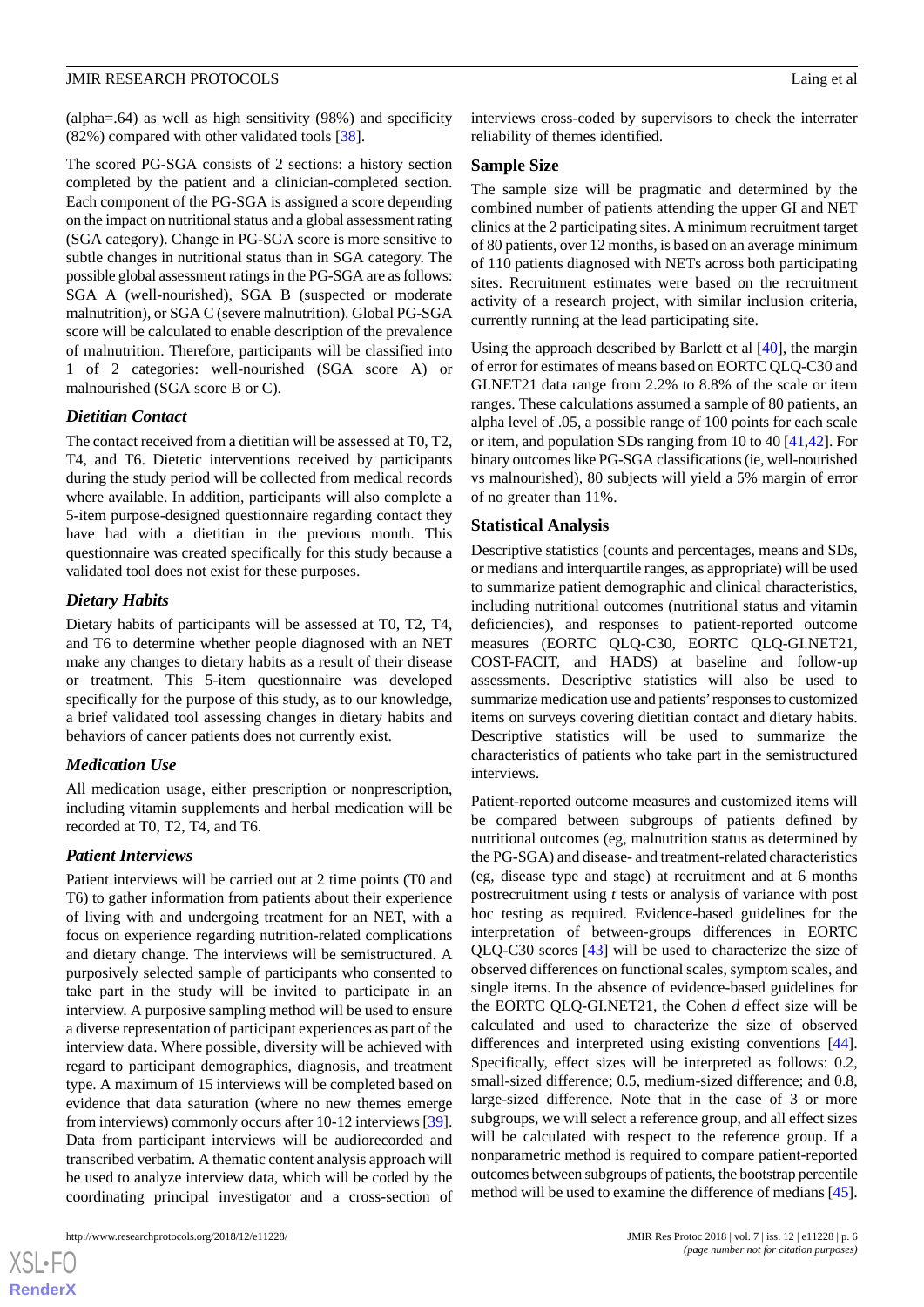The confidence level of the intervals will be set at 0.95, and the number of bootstrap replications will be set at 10,000. In the case of 3 or more subgroups, we will select a reference group and compare all other subgroups to that reference group. All data will be entered into SPSS Version 23 or higher (Chicago IL, USA), and SPSS will be used for scoring, descriptive analysis, and parametric tests.

## *Results*

Approval from the Peter MacCallum Cancer Centre Human Research Ethics Committee was obtained in April 2017. Study recruitment and data collection are underway.

## *Discussion*

Clinical practice guidelines and consensus guidelines for GEP NETs with regards to best practice for diagnosis, treatment, and medical management are available, but the supportive care needs and optimal nutritional management of patients affected by these unique tumors remain underresearched, and evidence to guide clinical practice is lacking. The pathophysiology of the disease and its treatment can cause distressing symptoms that can have significant effects on vitamin synthesis and absorption, dietary habits, weight change, and appetite; however, evidence of the nature and impact of these complications is scant. Vitamin deficiency (niacin and fat-soluble vitamins) and malnutrition may be prevalent among patients with GEP NET, but there are limited data available to guide tailored screening and intervention programs.

This study will aim to provide the first in-depth, comprehensive description of nutritional issues in patients with GEP NETs and the first Australian data on nutritional complications in patients with GEP NETs. This study is deliberately targeting patients with all types of GEP NETs to enable evaluation and comparison of various disease and treatment types. Results of this study will inform further research approaches targeting specific nutritional complications and at-risk groups, later informing the development of evidence-based nutrition screening, intervention, and management practices in this patient group.

## **Acknowledgments**

The authors wish to thank KG and Ms Alison Drosdowsky from the Department of Cancer Experiences Research at Peter MacCallum Cancer Centre for their advice and assistance in drafting the statistical analysis section of the protocol. This study is jointly funded by Victorian Cancer Agency, Australia; Austin Health, Australia; Ipsen Australia; and Unicorn Foundation, Australia.

## **Authors' Contributions**

EL is the coordinating principal investigator and PhD student of this study. MK, NK, and MM are the study supervisors, and MM is a principal investigator on the study. EL drafted the study protocol and manuscript with assistance from MK, NK, MM, and KG. All authors read and revised the manuscript and approved the final version of the manuscript.

## <span id="page-6-4"></span>**Conflicts of Interest**

None declared.

## **Multimedia Appendix 1**

Schedule of data collection.

[[PDF File \(Adobe PDF File\), 44KB-Multimedia Appendix 1](https://jmir.org/api/download?alt_name=resprot_v7i12e11228_app1.pdf&filename=58c8362383076799b882963942d9bd70.pdf)]

## **Multimedia Appendix 2**

<span id="page-6-0"></span>Peer-review evidence.

<span id="page-6-1"></span>[[PDF File \(Adobe PDF File\), 63KB-Multimedia Appendix 2](https://jmir.org/api/download?alt_name=resprot_v7i12e11228_app2.pdf&filename=de01bf0bb2885a0cf8396ee097e364ac.pdf)]

#### <span id="page-6-2"></span>**References**

- <span id="page-6-3"></span>1. Öberg K, Knigge U, Kwekkeboom D, Perren A, ESMO Guidelines Working Group. Neuroendocrine gastro-entero-pancreatic tumors: ESMO Clinical Practice Guidelines for diagnosis, treatment and follow-up. Ann Oncol 2012 Oct;23 Suppl 7:vii124-vii130. [doi: [10.1093/annonc/mds295\]](http://dx.doi.org/10.1093/annonc/mds295) [Medline: [22997445\]](http://www.ncbi.nlm.nih.gov/entrez/query.fcgi?cmd=Retrieve&db=PubMed&list_uids=22997445&dopt=Abstract)
- 2. Modlin IM, Moss SF, Oberg K, Padbury R, Hicks RJ, Gustafsson BI, et al. Gastrointestinal neuroendocrine (carcinoid) tumours: current diagnosis and management. Med J Aust 2010 Jul 05;193(1):46-52. [Medline: [20618115](http://www.ncbi.nlm.nih.gov/entrez/query.fcgi?cmd=Retrieve&db=PubMed&list_uids=20618115&dopt=Abstract)]
- 3. Díez M, Teulé A, Salazar R. Gastroenteropancreatic neuroendocrine tumors: diagnosis and treatment. Ann Gastroenterol 2013;26(1):29-36 [[FREE Full text](http://europepmc.org/abstract/MED/24714698)] [Medline: [24714698](http://www.ncbi.nlm.nih.gov/entrez/query.fcgi?cmd=Retrieve&db=PubMed&list_uids=24714698&dopt=Abstract)]
- 4. Dasari A, Shen C, Halperin D, Zhao B, Zhou S, Xu Y, et al. Trends in the Incidence, Prevalence, and Survival Outcomes in Patients With Neuroendocrine Tumors in the United States. JAMA Oncol 2017 Oct 01;3(10):1335-1342 [\[FREE Full](http://europepmc.org/abstract/MED/28448665) [text](http://europepmc.org/abstract/MED/28448665)] [doi: [10.1001/jamaoncol.2017.0589](http://dx.doi.org/10.1001/jamaoncol.2017.0589)] [Medline: [28448665](http://www.ncbi.nlm.nih.gov/entrez/query.fcgi?cmd=Retrieve&db=PubMed&list_uids=28448665&dopt=Abstract)]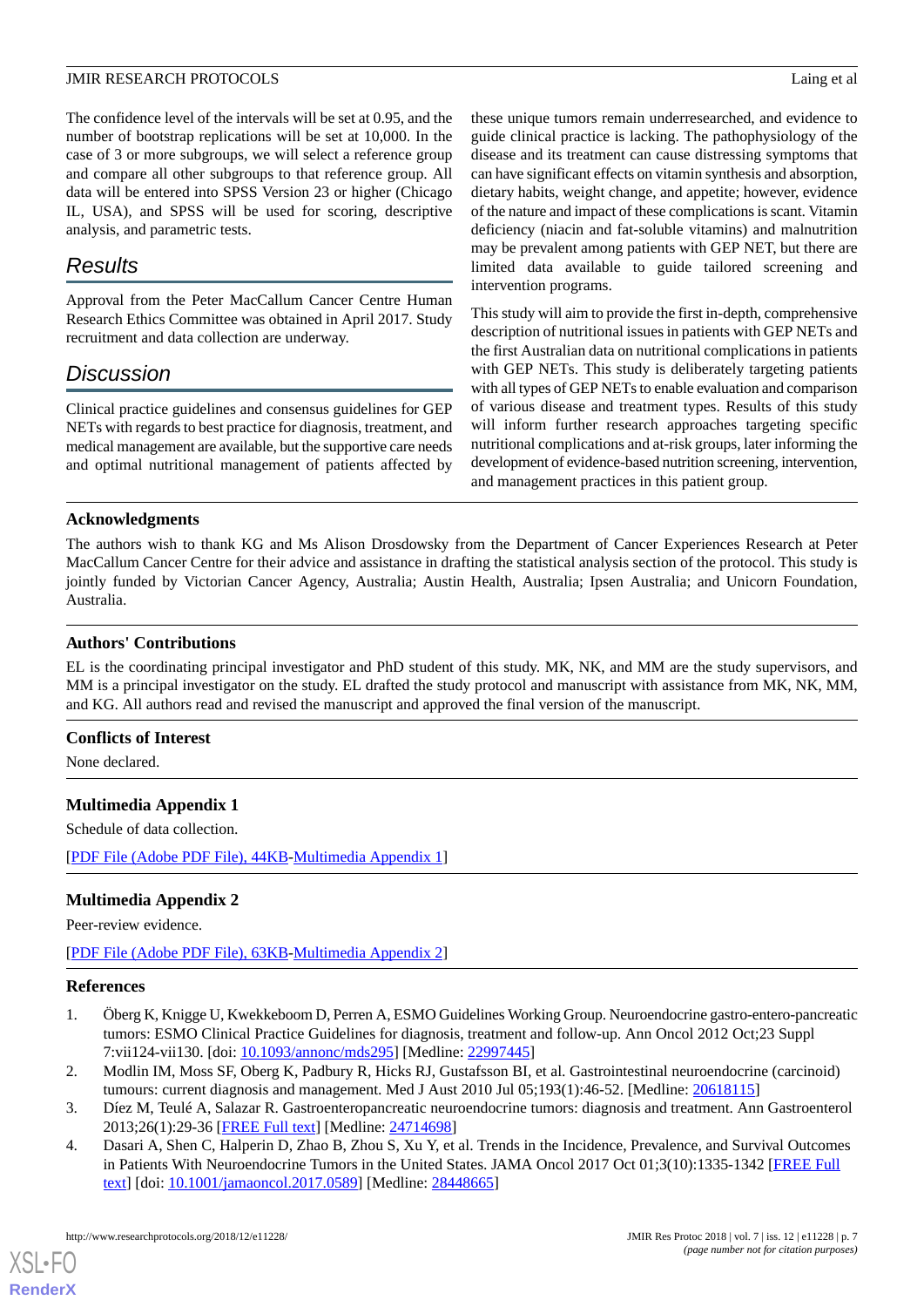- <span id="page-7-0"></span>5. Ramage JK, Ahmed A, Ardill J, Bax N, Breen DJ, Caplin ME, UKIreland Neuroendocrine Tumour Society. Guidelines for the management of gastroenteropancreatic neuroendocrine (including carcinoid) tumours (NETs). Gut 2012 Jan;61(1):6-32 [[FREE Full text](http://gut.bmj.com/cgi/pmidlookup?view=long&pmid=22052063)] [doi: [10.1136/gutjnl-2011-300831\]](http://dx.doi.org/10.1136/gutjnl-2011-300831) [Medline: [22052063](http://www.ncbi.nlm.nih.gov/entrez/query.fcgi?cmd=Retrieve&db=PubMed&list_uids=22052063&dopt=Abstract)]
- <span id="page-7-1"></span>6. Kaupp-roberts S, Srirajaskanthan R, Ramage J. Symptoms and Quality of Life in Gastroenteropancreatic Neuroendocrine Tumours. EMJ Oncol 2015;3(1):34-40 [[FREE Full text](https://www.emjreviews.com/oncology/article/symptoms-and-quality-of-life-in-gastroenteropancreatic-neuroendocrine-tumours/)]
- 7. Vinik A, Woltering E, Warner R, Caplin M, O'Dorisio TM, Wiseman G, North American Neuroendocrine Tumor Society (NANETS). NANETS consensus guidelines for the diagnosis of neuroendocrine tumor. Pancreas 2010 Aug;39(6):713-734. [doi: [10.1097/MPA.0b013e3181ebaffd](http://dx.doi.org/10.1097/MPA.0b013e3181ebaffd)] [Medline: [20664471\]](http://www.ncbi.nlm.nih.gov/entrez/query.fcgi?cmd=Retrieve&db=PubMed&list_uids=20664471&dopt=Abstract)
- <span id="page-7-6"></span><span id="page-7-2"></span>8. Singh S, Granberg D, Wolin E, Warner R, Sissons M, Kolarova T, et al. Patient-Reported Burden of a Neuroendocrine Tumor (NET) Diagnosis: Results From the First Global Survey of Patients With NETs. J Glob Oncol 2017 Feb;3(1):43-53 [[FREE Full text](http://europepmc.org/abstract/MED/28717741)] [doi: [10.1200/JGO.2015.002980](http://dx.doi.org/10.1200/JGO.2015.002980)] [Medline: [28717741\]](http://www.ncbi.nlm.nih.gov/entrez/query.fcgi?cmd=Retrieve&db=PubMed&list_uids=28717741&dopt=Abstract)
- <span id="page-7-3"></span>9. Toth-Fejel S, Pommier RF. Relationships among delay of diagnosis, extent of disease, and survival in patients with abdominal carcinoid tumors. Am J Surg 2004 May;187(5):575-579. [doi: [10.1016/j.amjsurg.2004.01.019\]](http://dx.doi.org/10.1016/j.amjsurg.2004.01.019) [Medline: [15135668\]](http://www.ncbi.nlm.nih.gov/entrez/query.fcgi?cmd=Retrieve&db=PubMed&list_uids=15135668&dopt=Abstract)
- <span id="page-7-4"></span>10. Pearman TP, Beaumont JL, Cella D, Neary MP, Yao J. Health-related quality of life in patients with neuroendocrine tumors: an investigation of treatment type, disease status, and symptom burden. Support Care Cancer 2016 Dec;24(9):3695-3703. [doi: [10.1007/s00520-016-3189-z\]](http://dx.doi.org/10.1007/s00520-016-3189-z) [Medline: [27029477](http://www.ncbi.nlm.nih.gov/entrez/query.fcgi?cmd=Retrieve&db=PubMed&list_uids=27029477&dopt=Abstract)]
- 11. Fröjd C, Larsson G, Lampic C, von Essen L. Health related quality of life and psychosocial function among patients with carcinoid tumours. A longitudinal, prospective, and comparative study. Health Qual Life Outcomes 2007 Apr 11;5:18 [[FREE Full text](https://hqlo.biomedcentral.com/articles/10.1186/1477-7525-5-18)] [doi: [10.1186/1477-7525-5-18\]](http://dx.doi.org/10.1186/1477-7525-5-18) [Medline: [17428340\]](http://www.ncbi.nlm.nih.gov/entrez/query.fcgi?cmd=Retrieve&db=PubMed&list_uids=17428340&dopt=Abstract)
- 12. Beaumont J, Cella D, Phan A, Choi S, Liu Z, Yao J. Comparison of health-related quality of life in patients with neuroendocrine tumors with quality of life in the general US population. Pancreas 2012 Apr;41(3):461-466. [doi: [10.1097/MPA.0b013e3182328045](http://dx.doi.org/10.1097/MPA.0b013e3182328045)] [Medline: [22422138](http://www.ncbi.nlm.nih.gov/entrez/query.fcgi?cmd=Retrieve&db=PubMed&list_uids=22422138&dopt=Abstract)]
- <span id="page-7-5"></span>13. Berglund G, Lidén A, Hansson MG, Oberg K, Sjöden PO, Nordin K. Quality of life in patients with multiple endocrine neoplasia type 1 (MEN 1). Fam Cancer 2003;2(1):27-33. [Medline: [14574164\]](http://www.ncbi.nlm.nih.gov/entrez/query.fcgi?cmd=Retrieve&db=PubMed&list_uids=14574164&dopt=Abstract)
- <span id="page-7-7"></span>14. Haugland T, Vatn MH, Veenstra M, Wahl AK, Natvig GK. Health related quality of life in patients with neuroendocrine tumors compared with the general Norwegian population. Qual Life Res 2009 Aug;18(6):719-726. [doi: [10.1007/s11136-009-9487-x\]](http://dx.doi.org/10.1007/s11136-009-9487-x) [Medline: [19479341](http://www.ncbi.nlm.nih.gov/entrez/query.fcgi?cmd=Retrieve&db=PubMed&list_uids=19479341&dopt=Abstract)]
- <span id="page-7-9"></span><span id="page-7-8"></span>15. Lind A, Wängberg B, Ellegård L. Vitamin D and vitamin B12 deficiencies are common in patients with midgut carcinoid (SI-NET). Eur J Clin Nutr 2016 Dec;70(9):990-994. [doi: [10.1038/ejcn.2016.40](http://dx.doi.org/10.1038/ejcn.2016.40)] [Medline: [27026421\]](http://www.ncbi.nlm.nih.gov/entrez/query.fcgi?cmd=Retrieve&db=PubMed&list_uids=27026421&dopt=Abstract)
- <span id="page-7-10"></span>16. Davies P, Caplin ME. Carcinoid Patients' Experiences of the Influence of Diet on their Symptoms. In: Neuroendocrinology. 2009 Presented at: 6th Annual ENETS Conference; March 5-7 2009; Granada, Spain p. 105-106.
- 17. Qureshi SA, Burch N, Druce M, Hattersley JG, Khan S, Gopalakrishnan K, et al. Screening for malnutrition in patients with gastro-entero-pancreatic neuroendocrine tumours: a cross-sectional study. BMJ Open 2016 May 04;6(5):e010765 [[FREE Full text](http://bmjopen.bmj.com/cgi/pmidlookup?view=long&pmid=27147385)] [doi: [10.1136/bmjopen-2015-010765](http://dx.doi.org/10.1136/bmjopen-2015-010765)] [Medline: [27147385](http://www.ncbi.nlm.nih.gov/entrez/query.fcgi?cmd=Retrieve&db=PubMed&list_uids=27147385&dopt=Abstract)]
- <span id="page-7-12"></span><span id="page-7-11"></span>18. Maasberg S, Knappe-Drzikova B, Vonderbeck D, Jann H, Weylandt K, Grieser C, et al. Malnutrition Predicts Clinical Outcome in Patients with Neuroendocrine Neoplasia. Neuroendocrinology 2017;104(1):11-25. [doi: [10.1159/000442983](http://dx.doi.org/10.1159/000442983)] [Medline: [26641457](http://www.ncbi.nlm.nih.gov/entrez/query.fcgi?cmd=Retrieve&db=PubMed&list_uids=26641457&dopt=Abstract)]
- <span id="page-7-13"></span>19. Arends J, Bodoky G, Bozzetti F, Fearon K, Muscaritoli M, Selga G, ESPEN (European Society for Parenteral and Enteral Nutrition). ESPEN Guidelines on Enteral Nutrition: Non-surgical oncology. Clin Nutr 2006 Apr;25(2):245-259. [doi: [10.1016/j.clnu.2006.01.020\]](http://dx.doi.org/10.1016/j.clnu.2006.01.020) [Medline: [16697500\]](http://www.ncbi.nlm.nih.gov/entrez/query.fcgi?cmd=Retrieve&db=PubMed&list_uids=16697500&dopt=Abstract)
- <span id="page-7-14"></span>20. Nitenberg G, Raynard B. Nutritional support of the cancer patient: issues and dilemmas. Crit Rev Oncol Hematol 2000 Jun;34(3):137-168. [Medline: [10838261\]](http://www.ncbi.nlm.nih.gov/entrez/query.fcgi?cmd=Retrieve&db=PubMed&list_uids=10838261&dopt=Abstract)
- <span id="page-7-15"></span>21. Shah GM, Shah RG, Veillette H, Kirkland JB, Pasieka JL, Warner RRP. Biochemical assessment of niacin deficiency among carcinoid cancer patients. Am J Gastroenterol 2005 Oct;100(10):2307-2314. [doi: [10.1111/j.1572-0241.2005.00268.x](http://dx.doi.org/10.1111/j.1572-0241.2005.00268.x)] [Medline: [16181385](http://www.ncbi.nlm.nih.gov/entrez/query.fcgi?cmd=Retrieve&db=PubMed&list_uids=16181385&dopt=Abstract)]
- <span id="page-7-16"></span>22. Bouma G, van Faassen M, Kats-Ugurlu G, de Vries GE, Kema IP, Walenkamp AM. Niacin (Vitamin B3) Supplementation in Patients with Serotonin-Producing Neuroendocrine Tumor. Neuroendocrinology 2016;103(5):489-494. [doi: [10.1159/000440621\]](http://dx.doi.org/10.1159/000440621) [Medline: [26335390\]](http://www.ncbi.nlm.nih.gov/entrez/query.fcgi?cmd=Retrieve&db=PubMed&list_uids=26335390&dopt=Abstract)
- <span id="page-7-17"></span>23. Hegyi J, Schwartz RA, Hegyi V. Pellagra: dermatitis, dementia, and diarrhea. Int J Dermatol 2004 Jan;43(1):1-5. [Medline: [14693013](http://www.ncbi.nlm.nih.gov/entrez/query.fcgi?cmd=Retrieve&db=PubMed&list_uids=14693013&dopt=Abstract)]
- <span id="page-7-18"></span>24. Fiebrich H, Van Den Berg DBG, Kema IP, Links TP, Kleibeuker JH, Van Beek AP, et al. Deficiencies in fat-soluble vitamins in long-term users of somatostatin analogue. Aliment Pharmacol Ther 2010 Dec;32(11-12):1398-1404 [[FREE](https://doi.org/10.1111/j.1365-2036.2010.04479.x) [Full text\]](https://doi.org/10.1111/j.1365-2036.2010.04479.x) [doi: [10.1111/j.1365-2036.2010.04479.x\]](http://dx.doi.org/10.1111/j.1365-2036.2010.04479.x) [Medline: [21050243](http://www.ncbi.nlm.nih.gov/entrez/query.fcgi?cmd=Retrieve&db=PubMed&list_uids=21050243&dopt=Abstract)]
- 25. Kunz PL, Reidy-Lagunes D, Anthony LB, Bertino EM, Brendtro K, Chan JA, North American Neuroendocrine Tumor Society. Consensus guidelines for the management and treatment of neuroendocrine tumors. Pancreas 2013 May;42(4):557-577 [\[FREE Full text\]](http://europepmc.org/abstract/MED/23591432) [doi: [10.1097/MPA.0b013e31828e34a4\]](http://dx.doi.org/10.1097/MPA.0b013e31828e34a4) [Medline: [23591432\]](http://www.ncbi.nlm.nih.gov/entrez/query.fcgi?cmd=Retrieve&db=PubMed&list_uids=23591432&dopt=Abstract)
- 26. Isenring EA, Capra S, Bauer JD. Nutrition intervention is beneficial in oncology outpatients receiving radiotherapy to the gastrointestinal or head and neck area. Br J Cancer 2004 Aug 02;91(3):447-452 [\[FREE Full text\]](http://dx.doi.org/10.1038/sj.bjc.6601962) [doi: [10.1038/sj.bjc.6601962\]](http://dx.doi.org/10.1038/sj.bjc.6601962) [Medline: [15226773](http://www.ncbi.nlm.nih.gov/entrez/query.fcgi?cmd=Retrieve&db=PubMed&list_uids=15226773&dopt=Abstract)]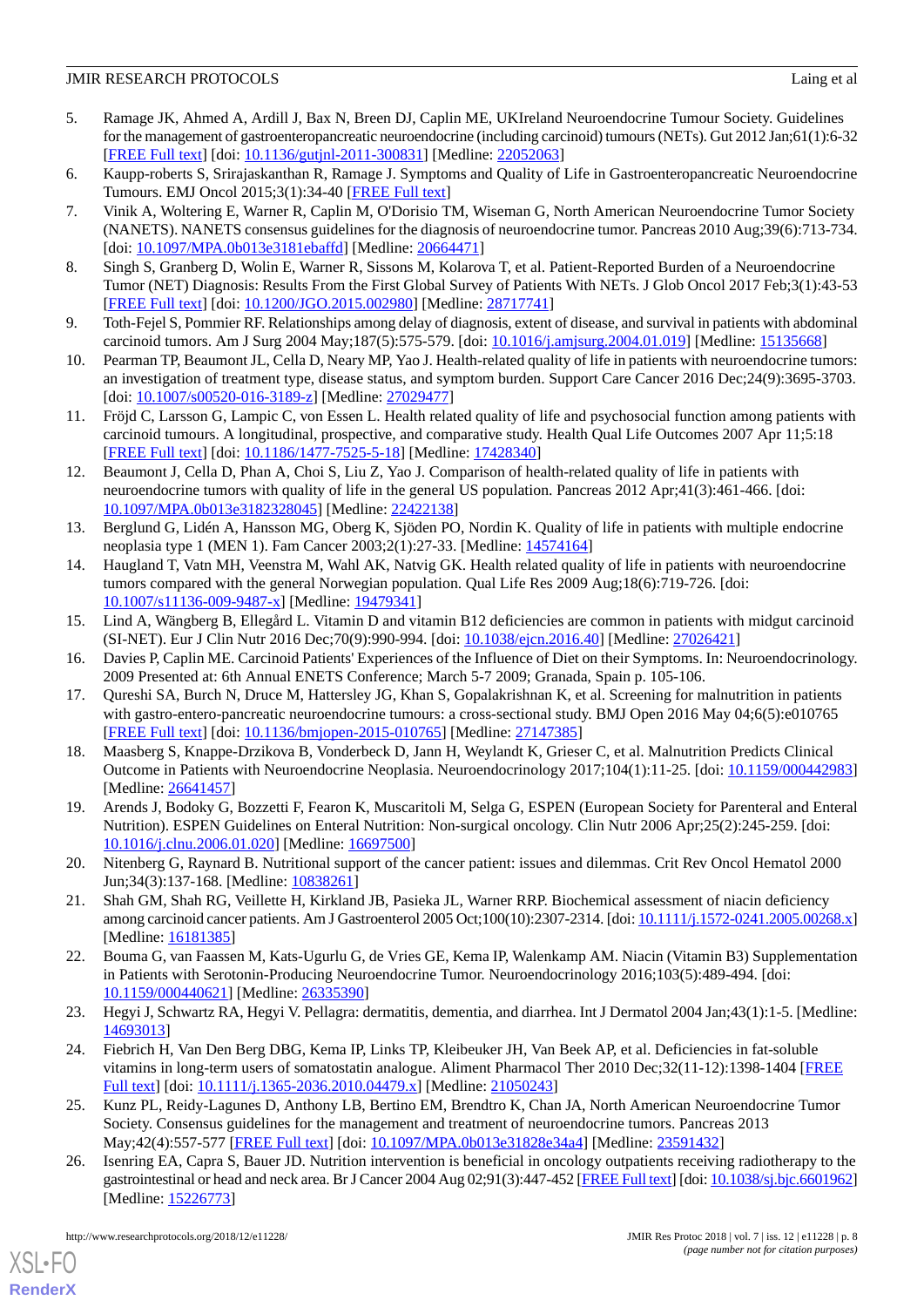- <span id="page-8-0"></span>27. Yadegarfar G, Friend L, Jones L, Plum LM, Ardill J, Taal B, EORTC Quality of Life Group. Validation of the EORTC QLQ-GINET21 questionnaire for assessing quality of life of patients with gastrointestinal neuroendocrine tumours. Br J Cancer 2013 Feb 05;108(2):301-310 [[FREE Full text](http://dx.doi.org/10.1038/bjc.2012.560)] [doi: [10.1038/bjc.2012.560\]](http://dx.doi.org/10.1038/bjc.2012.560) [Medline: [23322194\]](http://www.ncbi.nlm.nih.gov/entrez/query.fcgi?cmd=Retrieve&db=PubMed&list_uids=23322194&dopt=Abstract)
- <span id="page-8-1"></span>28. de Souza JA, Yap BJ, Hlubocky FJ, Wroblewski K, Ratain MJ, Cella D, et al. The development of a financial toxicity patient-reported outcome in cancer: The COST measure. Cancer 2014 Oct 15;120(20):3245-32353 [[FREE Full text\]](https://doi.org/10.1002/cncr.28814) [doi: [10.1002/cncr.28814\]](http://dx.doi.org/10.1002/cncr.28814) [Medline: [24954526\]](http://www.ncbi.nlm.nih.gov/entrez/query.fcgi?cmd=Retrieve&db=PubMed&list_uids=24954526&dopt=Abstract)
- <span id="page-8-2"></span>29. Singer S, Kuhnt S, Götze H, Hauss J, Hinz A, Liebmann A, et al. Hospital anxiety and depression scale cutoff scores for cancer patients in acute care. Br J Cancer 2009 Mar 24;100(6):908-912 [[FREE Full text](http://dx.doi.org/10.1038/sj.bjc.6604952)] [doi: [10.1038/sj.bjc.6604952\]](http://dx.doi.org/10.1038/sj.bjc.6604952) [Medline: [19240713](http://www.ncbi.nlm.nih.gov/entrez/query.fcgi?cmd=Retrieve&db=PubMed&list_uids=19240713&dopt=Abstract)]
- <span id="page-8-4"></span><span id="page-8-3"></span>30. Zigmond AS, Snaith RP. The hospital anxiety and depression scale. Acta Psychiatr Scand 1983 Jun;67(6):361-370. [Medline: [6880820\]](http://www.ncbi.nlm.nih.gov/entrez/query.fcgi?cmd=Retrieve&db=PubMed&list_uids=6880820&dopt=Abstract)
- <span id="page-8-5"></span>31. Isenring E, Bauer J, Capra S, Davies PS. Evaluation of foot-to-foot bioelectrical impedance analysis for the prediction of total body water in oncology outpatients receiving radiotherapy. Eur J Clin Nutr 2004 Jan;58(1):46-51. [doi: [10.1038/sj.ejcn.1601744](http://dx.doi.org/10.1038/sj.ejcn.1601744)] [Medline: [14679366\]](http://www.ncbi.nlm.nih.gov/entrez/query.fcgi?cmd=Retrieve&db=PubMed&list_uids=14679366&dopt=Abstract)
- <span id="page-8-6"></span>32. Bell NA, McClure PD, Hill RJ, Davies PS. Assessment of foot-to-foot bioelectrical impedance analysis for the prediction of total body water. Eur J Clin Nutr 1998 Nov;52(11):856-859. [Medline: [9846601\]](http://www.ncbi.nlm.nih.gov/entrez/query.fcgi?cmd=Retrieve&db=PubMed&list_uids=9846601&dopt=Abstract)
- <span id="page-8-7"></span>33. Mialich M, Sicchieri J, Junior A. Analysis of Body Composition: A Critical Review of the Use of Bioelectrical Impedance Analysis. Int J Clin Nutr 2014;2(1):1-10. [doi: [10.12691/ijcn-2-1-1](http://dx.doi.org/10.12691/ijcn-2-1-1)]
- <span id="page-8-8"></span>34. Barber MD, Ross JA, Preston T, Shenkin A, Fearon KC. Fish oil-enriched nutritional supplement attenuates progression of the acute-phase response in weight-losing patients with advanced pancreatic cancer. J Nutr 1999 Jun;129(6):1120-1125. [doi: [10.1093/jn/129.6.1120\]](http://dx.doi.org/10.1093/jn/129.6.1120) [Medline: [10356075](http://www.ncbi.nlm.nih.gov/entrez/query.fcgi?cmd=Retrieve&db=PubMed&list_uids=10356075&dopt=Abstract)]
- <span id="page-8-9"></span>35. Barber MD, Ross JA, Voss AC, Tisdale MJ, Fearon KC. The effect of an oral nutritional supplement enriched with fish oil on weight-loss in patients with pancreatic cancer. Br J Cancer 1999 Sep;81(1):80-86 [[FREE Full text\]](http://europepmc.org/abstract/MED/10487616) [doi: [10.1038/sj.bjc.6690654\]](http://dx.doi.org/10.1038/sj.bjc.6690654) [Medline: [10487616](http://www.ncbi.nlm.nih.gov/entrez/query.fcgi?cmd=Retrieve&db=PubMed&list_uids=10487616&dopt=Abstract)]
- <span id="page-8-11"></span><span id="page-8-10"></span>36. McCallam P. Patient Generated Subjective Global Assessment. In: Clinical Guide to Oncology Nutrition (2nd Ed.). Chicago: Wiley-Blackwell; 2001.
- 37. McCallam P. Nutrition ScreeningAssessment in Oncology. In: Clinical Guide to Oncology Nutrition (2nd Ed.). Chicago: Wiley-Blackwell; 2001.
- <span id="page-8-13"></span><span id="page-8-12"></span>38. Bauer J, Capra S, Ferguson M. Use of the scored Patient-Generated Subjective Global Assessment (PG-SGA) as a nutrition assessment tool in patients with cancer. Eur J Clin Nutr 2002 Aug;56(8):779-785 [\[FREE Full text\]](http://dx.doi.org/10.1038/sj.ejcn.1601412) [doi: [10.1038/sj.ejcn.1601412](http://dx.doi.org/10.1038/sj.ejcn.1601412)] [Medline: [12122555\]](http://www.ncbi.nlm.nih.gov/entrez/query.fcgi?cmd=Retrieve&db=PubMed&list_uids=12122555&dopt=Abstract)
- <span id="page-8-14"></span>39. Creswell JW. Qualitative inquiry and research design: Choosing among five approaches (2nd ed.). Thousand Oaks, CA: Sage Publications; 2007.
- <span id="page-8-15"></span>40. Barlett J, Kotrlik J, Higgins C. Organizational research: determining appropriate sample size in survey research. Inf Technol Learn Perf J 2001;19.
- <span id="page-8-16"></span>41. Larsson G, Sjödén PO, Oberg K, Eriksson B, von Essen L. Health-related quality of life, anxiety and depression in patients with midgut carcinoid tumours. Acta Oncol 2001;40(7):825-831. [Medline: [11859981\]](http://www.ncbi.nlm.nih.gov/entrez/query.fcgi?cmd=Retrieve&db=PubMed&list_uids=11859981&dopt=Abstract)
- <span id="page-8-17"></span>42. Gelhorn HL, Kulke MH, O'Dorisio T, Yang QM, Jackson J, Jackson S, et al. Patient-reported Symptom Experiences in Patients With Carcinoid Syndrome After Participation in a Study of Telotristat Etiprate: A Qualitative Interview Approach. Clin Ther 2016 Dec;38(4):759-768 [[FREE Full text](https://linkinghub.elsevier.com/retrieve/pii/S0149-2918(16)30122-9)] [doi: [10.1016/j.clinthera.2016.03.002](http://dx.doi.org/10.1016/j.clinthera.2016.03.002)] [Medline: [27041406](http://www.ncbi.nlm.nih.gov/entrez/query.fcgi?cmd=Retrieve&db=PubMed&list_uids=27041406&dopt=Abstract)]
- <span id="page-8-18"></span>43. Cocks K, King MT, Velikova G, Martyn SM, Fayers PM, Brown JM. Evidence-based guidelines for determination of sample size and interpretation of the European Organisation for the Research and Treatment of Cancer Quality of Life Questionnaire Core 30. J Clin Oncol 2011 Jan 1;29(1):89-96. [doi: [10.1200/JCO.2010.28.0107\]](http://dx.doi.org/10.1200/JCO.2010.28.0107) [Medline: [21098316\]](http://www.ncbi.nlm.nih.gov/entrez/query.fcgi?cmd=Retrieve&db=PubMed&list_uids=21098316&dopt=Abstract)
- 44. Cohen J. Statistical Power Analysis for the Behavioral Sciences. Hillside, NJ: L. Erlbaum Associates; 1988.
- 45. Efron B, Tibshirani RJ. An Introduction to the Bootstrap, Vol. 57. New York: Chapman & Hall; 1994.

## **Abbreviations**

[XSL](http://www.w3.org/Style/XSL)•FO **[RenderX](http://www.renderx.com/)**

**BIA:** bioelectrical impedance analysis

**BMI:** body mass index

**COST-FACIT:** Comprehensive Score for Financial Toxicity‐Functional Assessment of Chronic Illness Therapy **EORTC QLQ-C30:** European Organisation for Research and Treatment of Cancer Quality of Life Questionnaire-C30

**EORTC QLQ-GI.NET21:** European Organisation for Research and Treatment of Cancer Quality of Life Questionnaire module GI.NET21

**FFM:** fat-free mass

**GEP NET:** gastroenteropancreatic neuroendocrine tumor

**GI:** gastrointestinal

**HADS:** Hospital Anxiety and Depression Scale